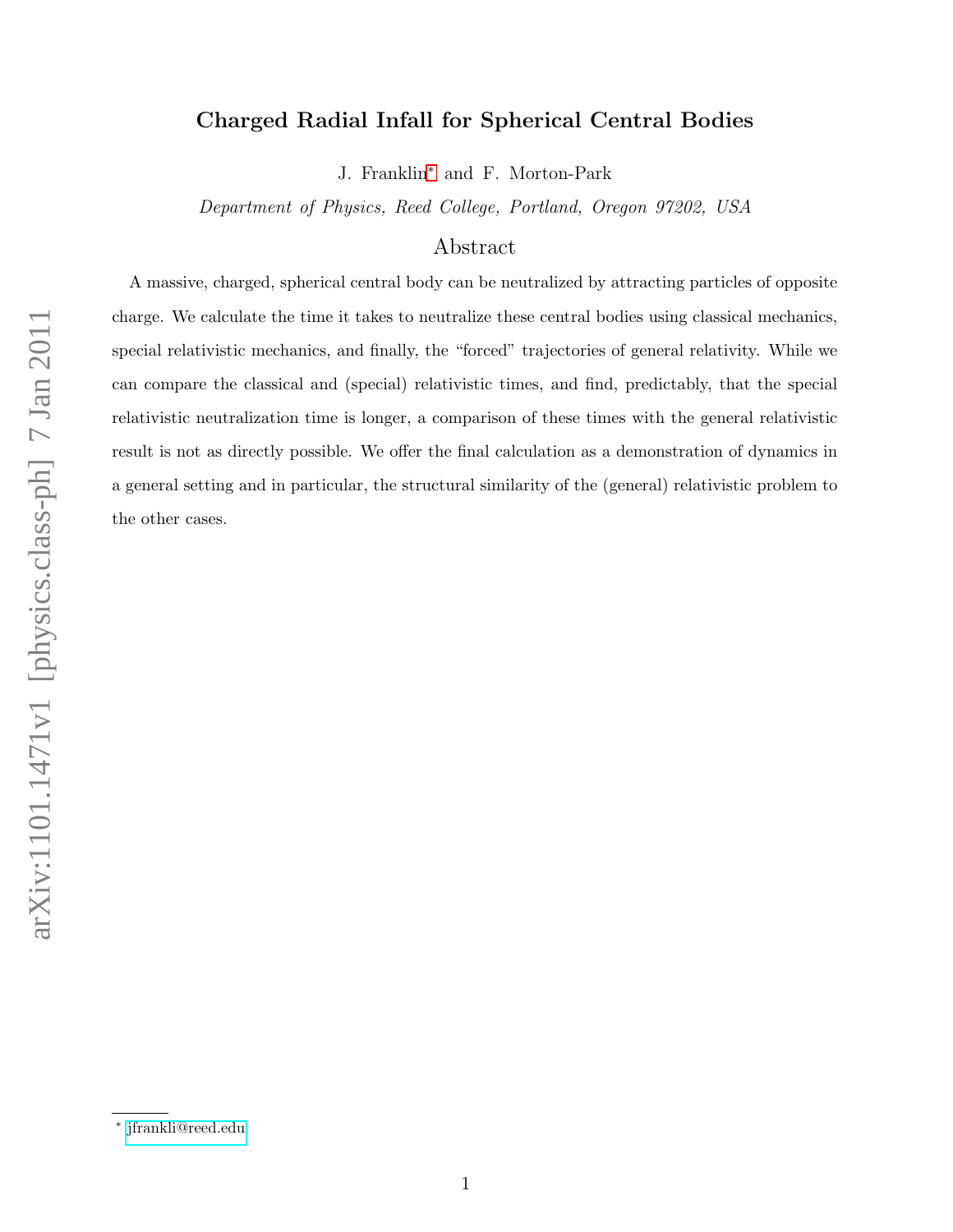### I. INTRODUCTION

The common lore, that one "does not expect any macroscopic body to possess a net charge" [\[4\]](#page-11-0) is certainly compelling observationally. But it invites the question, especially relevant during black hole formation: "How long does it take for a charged spherical body to neutralize?" Here we answer that question in three different ways. We consider the problem of charge neutralization for "classical" Newton-Coulomb black holes, and compare the time required to neutralize a central spherical body to the time required for a (special) relativistic neutralization, and finally, a full general relativistic calculation.

In all cases, we have a specific model in mind  $-$  take a central body of mass M carrying charge  $Q = N q$  where q is some fundamental unit of charge (the charge of the constituent particles making up the central body, say) and  $N$  is a large number. The neutralization process consists of arranging N test charges, each carrying charge  $-q$ , in a sphere of radius R and allowing them to fall radially inward under the influence of both gravity and the Coulomb force. Note that we ignore the force on the charges associated with the shell itself (which, as we discuss at the end, changes the ratio of Coulomb-to-gravitational interaction by a factor of one half). We will take our model central body to be a black hole, so there is a natural radius  $r_0$  associated with the end of the infall process, the Schwarzschild radius (in the un-charged case). This model ignores the interaction of the "test masses" forming the charged spherical shell, and since each test particle falls radially in, they all take the same time to reach the radius of the spherical body. So we have a minimum time-to-neutralization, with no angular momentum, and no inter-particle interaction. These simplifying assumptions mean that we can focus on a single test particle, and our work amounts to repeatedly finding the time it takes that particle to go from  $R$  (at rest) to  $r_0$  in various settings of increasing physical sophistication.

## II. NEWTON-COULOMB BLACK HOLES

Consider a sphere of radius  $r$  with mass  $M$  distributed uniformly throughout its volume. The sphere sets up a gravitational force on massive particles – we can define the escape speed for test particles as the minimum speed needed to start at the surface of the sphere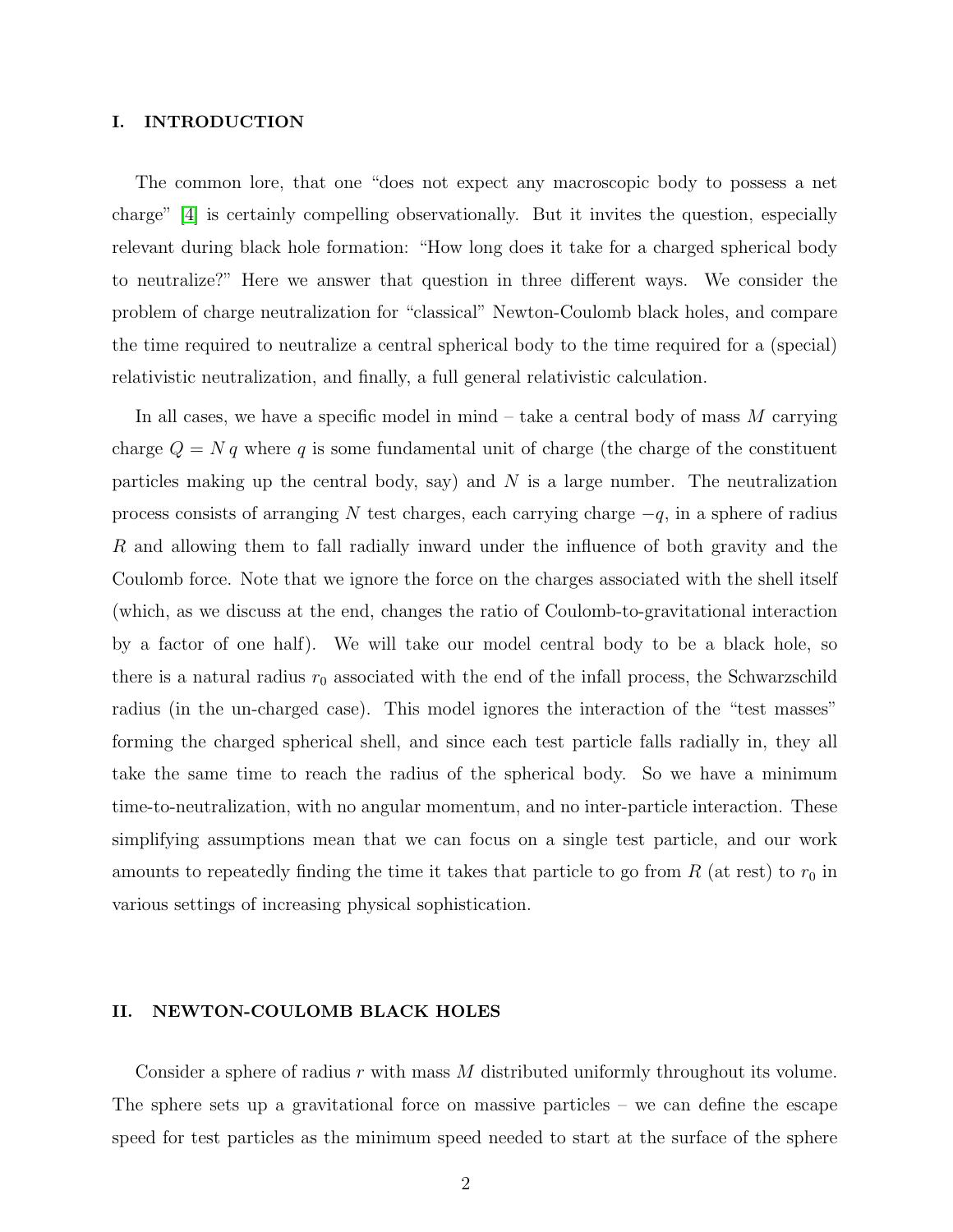and end at spatial infinity (at rest). That is just the usual:

<span id="page-2-0"></span>
$$
\frac{1}{2}mv^2 = \frac{GMm}{r}.\tag{1}
$$

But this equation can, in a sense, be turned around – instead of the escape speed  $v$ , we can ask for what radius  $r_0$  does light itself "just" escape the gravitational field of the central body? From [\(1\)](#page-2-0), with  $v = c$ , we have:

<span id="page-2-1"></span>
$$
r_0 = \frac{2GM}{c^2}.\tag{2}
$$

This classical result is well-known: John Michell, the British geologist discussed this special radius in 1783, and Laplace independently developed the same idea in 1796, it is given in the first edition of Exposition du Systeme du Monde (although he removed it from subsequent editions). More of the history of these early "dark stars" can be found in [\[1\]](#page-10-0).

The applicability of the argument that takes us from [\(1\)](#page-2-0) to [\(2\)](#page-2-1) relies on canceling the ms appearing on either side of [\(1\)](#page-2-0) prior to solving for  $r_0$  – otherwise, the massless photon returns  $0 = 0$  trivially. It is interesting, then, that the same fundamental length (associated with a given mass  $M$ ) appears in general relativity, where  $r_0$  is the "event horizon" associated with the Schwarzschild spacetime. The physical interpretation is also the same – that is the radius at which not even light can escape the gravitational field of the central body. Both because of the classical argument, and its general relativistic relevance, we will take our classical central bodies to have radius  $r_0 = \frac{2GM}{c^2}$  $\frac{GM}{c^2}$ , and that will define the impact radius for the test particles that we send in to bring about the neutralization.

The problem we need to solve, then, is: Given a uniformly charged sphere of radius  $r_0$ carrying total charge  $Q = N q$  and mass M, how long does it take a test particle of mass m and charge  $-q$  to reach  $r_0$  if it starts from rest at R? The setup is shown in Figure [1.](#page-2-2)



<span id="page-2-2"></span>FIG. 1. A test mass m carrying charge  $-q$  is released from rest a distance R from a central sphere of mass M carrying total charge Q. How long does it take for the test mass to reach the surface of the central sphere,  $r_0$ ?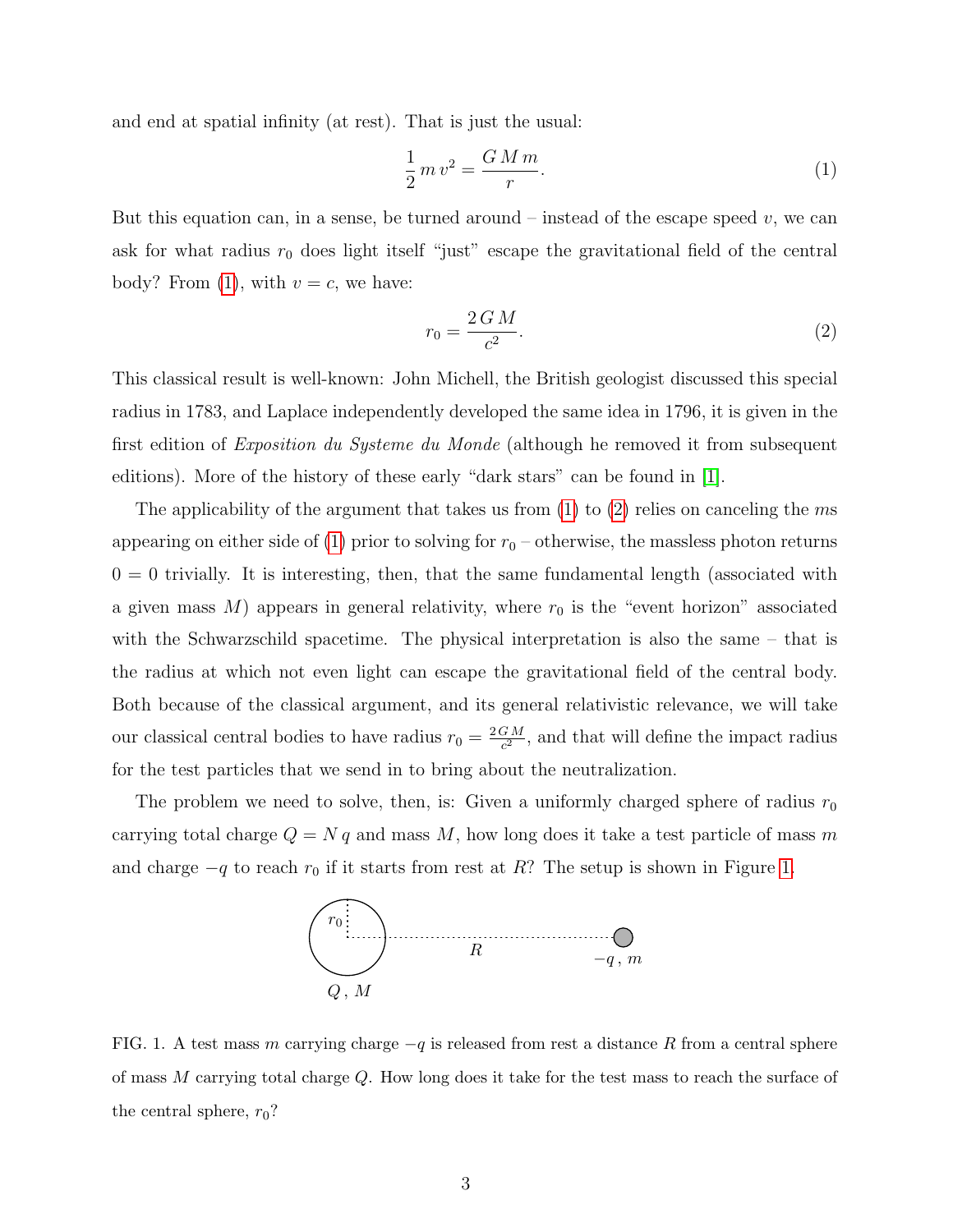## A. Newtonian Result

To answer this question in the classical setting, we could work directly from Newton's second law:

$$
m\ddot{r} = -\frac{GMm}{r^2} - \frac{Qq}{4\pi\epsilon_0 r^2} \tag{3}
$$

and integrate twice to find  $r(t)$ , then invert  $r(t^*) = r_0$  to find the time  $t^*$  at which the test particle collides with the central body. It is slightly easier (and more generalizable for future calculations) to start from the Hamiltonian, representing the total energy of the system:

<span id="page-3-0"></span>
$$
E = \frac{1}{2} m \dot{r}^2 - \frac{GMm}{r} - \frac{Qq}{4\pi \epsilon_0 r}.
$$
\n<sup>(4)</sup>

Because we want to compare the charged case with the un-charged case, we define the force ratio  $\beta \equiv \frac{Q q/(4 \pi \epsilon_0)}{GM m}$ , so that  $\beta = 0$  recovers the Newton (with no Coulomb) result. Then [\(4\)](#page-3-0) can be solved for  $\dot{r}^2$ :

$$
\dot{r}^2 = \frac{2E}{m} + 2GM \ (1+\beta) \ \frac{1}{r}.\tag{5}
$$

Finally, we can render each term dimensionless by setting  $r = \rho r_0$  and  $t = \sigma t_0$  for dimensionless  $\rho$  and  $\sigma$ . Then

<span id="page-3-1"></span>
$$
\rho'^2 = \frac{2 E}{m \left(\frac{r_0}{t_0}\right)^2} + \frac{2 G M}{r_0 \left(\frac{r_0}{t_0}\right)^2} \left(1 + \beta\right) \frac{1}{\rho} \tag{6}
$$

where  $\rho' \equiv \frac{d\rho(\sigma)}{d\sigma}$ . Now  $r_0$  is the Schwarzschild radius, but  $t_0$  is some characteristic time that is up to us – motivated by the first term on the right in [\(6\)](#page-3-1) and the definition  $r_0 \equiv \frac{2GM}{c^2}$  $\frac{GM}{c^2}$ , we set  $\frac{r_0}{t_0} \equiv c$ , and then:

<span id="page-3-2"></span>
$$
\rho'^2 = \frac{2E}{m c^2} + (1 + \beta) \frac{1}{\rho}.\tag{7}
$$

All that's left to do is encode the initial conditions: Let  $R = \eta r_0$ , then  $\rho(0) = \eta$ , and  $\rho'(0) = 0$ . Conservation of energy demands that:

$$
0 = \frac{2E}{mc^2} + (1+\beta)\frac{1}{\eta} \longrightarrow E = -\frac{1}{2}mc^2(1+\beta)\frac{1}{\eta},
$$
\n(8)

so that [\(7\)](#page-3-2) becomes

<span id="page-3-3"></span>
$$
\rho'^2 = (1+\beta) \left[ \frac{1}{\rho} - \frac{1}{\eta} \right]. \tag{9}
$$

The goal is to solve [\(9\)](#page-3-3) for  $\rho(\sigma)$ , and then find  $\sigma^*$  such that  $\rho(\sigma^*) = 1$ , corresponding to  $r(t^*) = r_0$ . If we rewrite [\(9\)](#page-3-3) in terms of  $d\rho$  and  $d\sigma$ ,

$$
d\sigma = -\frac{d\rho}{\sqrt{(1+\beta)\left(\frac{1}{\rho} - \frac{1}{\eta}\right)}},\tag{10}
$$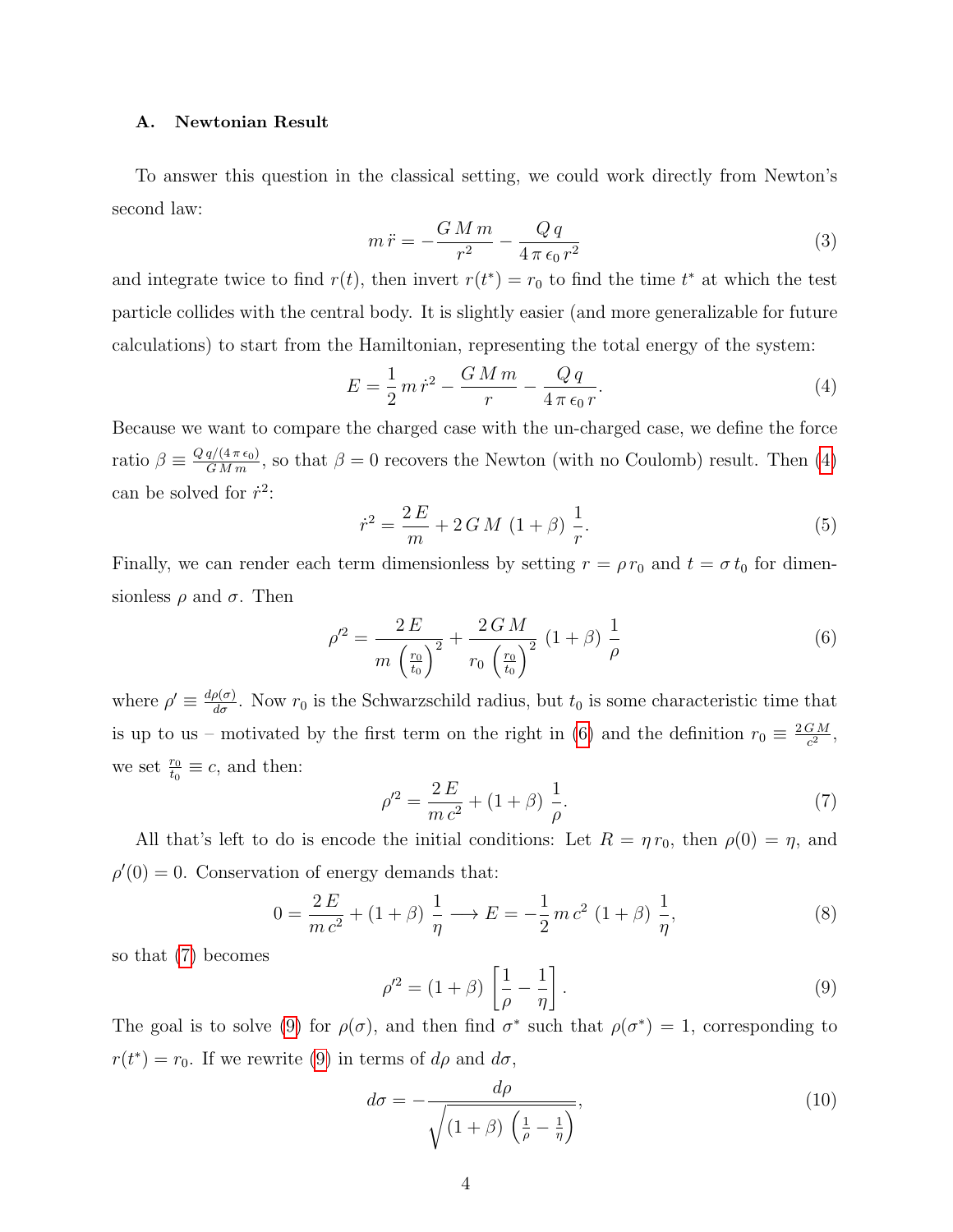we can integrate directly from  $\sigma = 0$  to  $\sigma^*$  on the left,  $\rho = \eta$  to 1 on the right, giving an expression for  $\sigma^*$ :

<span id="page-4-1"></span>
$$
\sigma^* = \frac{\sqrt{\eta} \left[ 4\sqrt{\eta - 1} + \eta \pi + 2\eta \tan^{-1} \left( \frac{\eta - 2}{2\sqrt{\eta - 1}} \right) \right]}{4\sqrt{1 + \beta}}.
$$
\n(11)

With this expression, we can compute the time it will take for a charged sphere to neutralize. However, the particular solution found here is not extensible to the general relativistic version of the neutralization problem, and we would like to use the same approach in both the classical and relativistic cases. From that point of view, we want a method that will allow us to determine  $\sigma^*$  absent an explicit expression (ugly or not). We use a Runge-Kutta routine with a root-finding procedure to solve [\(9\)](#page-3-3) for  $\sigma^*$  such that  $\rho(\sigma^*) = 1$  as a function of  $\beta$  [\[9\]](#page-11-1). The result for  $\eta = 20$  (so we start at a distance  $R = 20 r_0$  from the center of the central body) is shown in Figure [2.](#page-4-0) As is to be expected, the neutralization time decreases as the electrostatic-to-gravitational force ratio gets larger (we are increasing the total magnitude of the force on the test particles). For comparison and as a test of the method, the exact result [\(11\)](#page-4-1) is plotted in Figure [2](#page-4-0) as well.



<span id="page-4-0"></span>FIG. 2. Time to neutralization for a classical Newton-Coulomb central body with a test particle starting at  $\eta = 20$ . The black points are the numerically computed time, the blue curve is the plot of [\(11\)](#page-4-1).

As this is a classical calculation, the speed limit of special relativity will surely be violated at some point. In these units, the speed of light is 1, and it is clear from [\(9\)](#page-3-3) that when:

<span id="page-4-2"></span>
$$
(1+\beta)\left(\frac{1}{\rho}-\frac{1}{\eta}\right) > 1 \longrightarrow \rho < \frac{\eta\left(1+\beta\right)}{\eta+\left(1+\beta\right)}\tag{12}
$$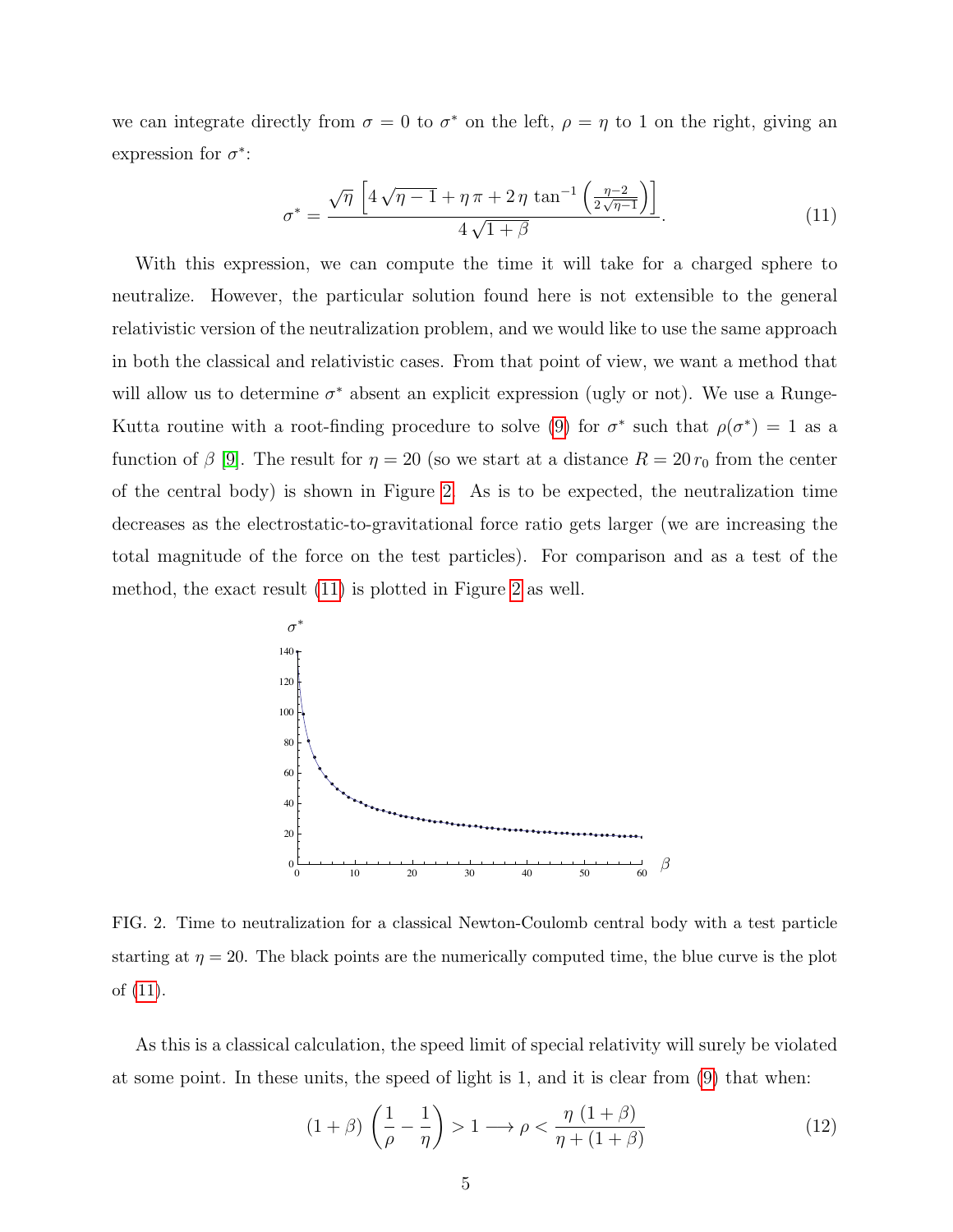the speed of the test particle will be greater than c. For  $\beta = 0$ , we see that  $\rho' < 1$  for all values of  $\rho$ , since  $\rho > 1$  (when  $\rho = 1$ , we are at  $r = r_0$ , and the test particle has collided with the central body) and  $\frac{\eta}{\eta+1} < 1$ . That makes sense when you think about how the radius  $r_0$ was chosen, but if  $\beta > 0$ , it is possible that the inequality in [\(12\)](#page-4-2) is achieved by values of  $\rho > 1$ , leading to particle speeds greater than that of light prior to collision with the central body. In order to address this issue, we re-run the analysis starting from the total energy associated with special relativity.

## B. Special Relativity

The equation replacing [\(4\)](#page-3-0) in the relativistic setting is:

<span id="page-5-0"></span>
$$
E = \frac{mc^2}{\sqrt{1 - \frac{\dot{r}^2}{c^2}}} - \frac{GM \, m}{r} - \frac{Q \, q}{4 \, \pi \, \epsilon_0 r} \tag{13}
$$

where the rest energy of the test particle is now included in  $E$  (and the rest of relativistic dynamics is built in). In the dimensionless variables of the previous section, this equation reads:

$$
\frac{E}{mc^2} = \frac{1}{\sqrt{1 - \rho'^2}} - \frac{1}{2} (1 + \beta) \frac{1}{\rho}
$$
\n(14)

and we can solve for  $\rho'^2$  to construct the analogue of [\(7\)](#page-3-2),

$$
\rho'^2 = 1 - \frac{1}{\left[\frac{E}{mc^2} + \frac{1}{2} \left(1 + \beta\right) \frac{1}{\rho}\right]^2}.
$$
\n(15)

Once again imposing the initial condition:

$$
0 = 1 - \frac{1}{\left[\frac{E}{mc^2} + \frac{1}{2}(1+\beta)\frac{1}{\eta}\right]^2} \longrightarrow E = mc^2 \left(1 - \frac{1}{2}(1+\beta)\frac{1}{\eta}\right)
$$
(16)

so that

$$
\rho'^2 = 1 - \frac{1}{\left[1 + \frac{1}{2} \left(1 + \beta\right) \left(\frac{1}{\rho} - \frac{1}{\eta}\right)\right]^2}.
$$
\n(17)

Notice that this equation enforces a speed limit of 1 as it should [\[10\]](#page-11-2). The neutralization times for the model problem are shown in red in Figure  $3 -$  as the force ratio increases, the special relativistic version has neutralization times that are longer than the classical calculation. This makes sense, since classically, particles can travel faster than  $c$ , while the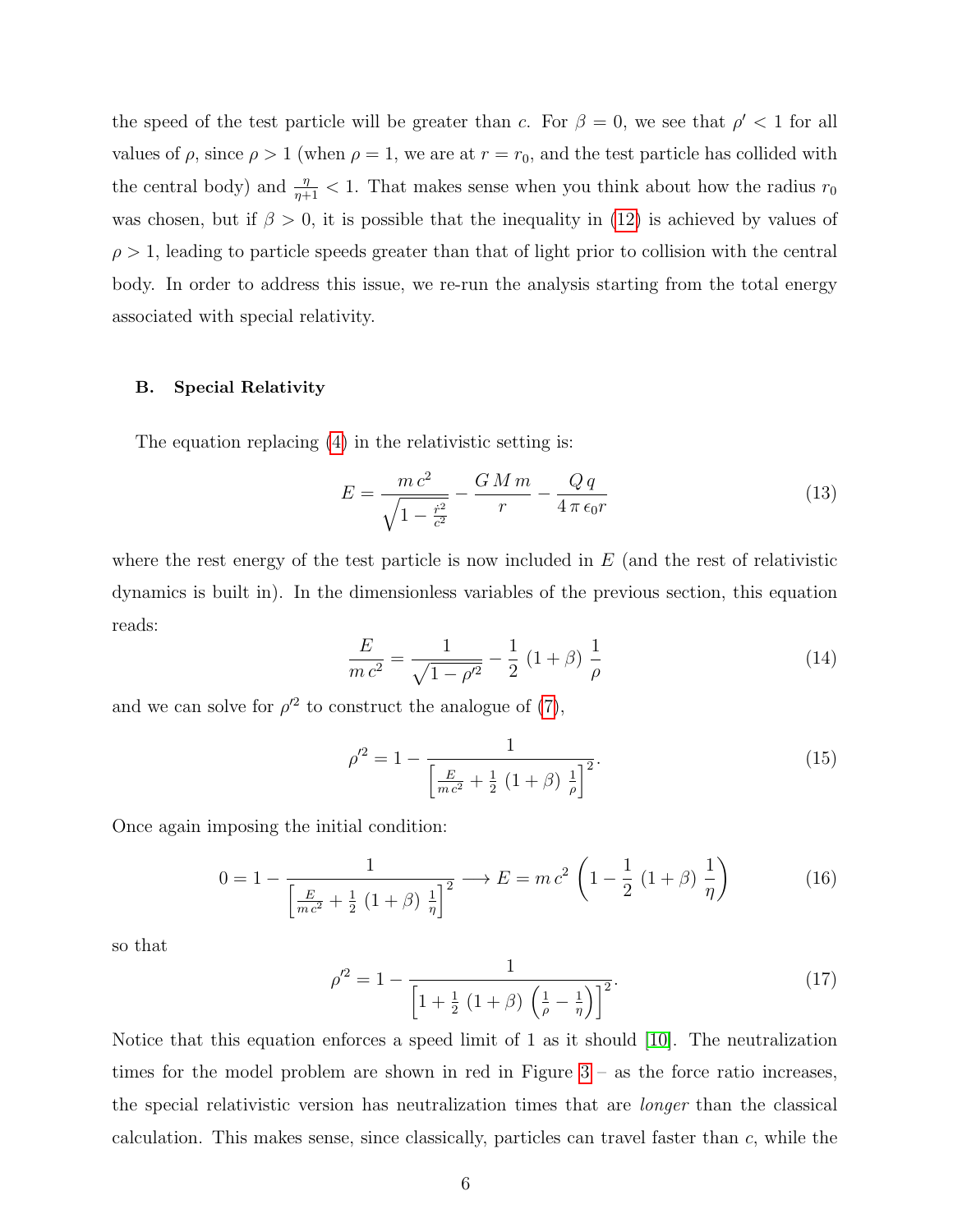relativistic speed limit . . . limits particle speeds. When the attractive force is greater, a larger portion of the classical trajectory has particle speed greater than  $c$ , while the relativistic trajectory always has speed  $\lt c$ , leading to a longer time.



<span id="page-6-0"></span>FIG. 3. In red, the relativistic time-to-neutralization for our model problem with  $\eta = 20$ , and in blue, the original non-relativistic result from Figure [2.](#page-4-0) At some point, the relativistic speed saturates, a feature not shared by the classical trajectories – since the special relativistic particles must travel  $\lt c$ , they have an overall longer neutralization time.

There is, of course, a natural limit in the case of special relativity – the test particles need to travel a distance  $R - r_0$  and the maximum speed at which they could do so would be c, leading to

$$
t^* = \frac{R - r_0}{c} \tag{18}
$$

or, in our current units,  $\sigma^* = \eta - 1$ .

The Newtonian potential used in [\(13\)](#page-5-0) is a natural starting point for relativistic investigation, but the special relativistic case presented here does not take into account the fact that Newtonian gravity, unlike E&M, is not consistent with special relativity. The point-source solution we have used solves Laplace's equation, and therefore implies that the gravitational force changes instantaneously with a change in the source properties. While not an immediate concern for this static configuration, it is a hallmark of bad behavior under Lorentz transformation (in E&M, the magnetic field saves the special relativistic character of Maxwell's equations, and there is an analagous approximate force that can be introduced to perturbatively correct the Newtonian gravitational field [\[2\]](#page-10-1)). Indeed, the reconciliation of gravity with special relativity leads to general relativity.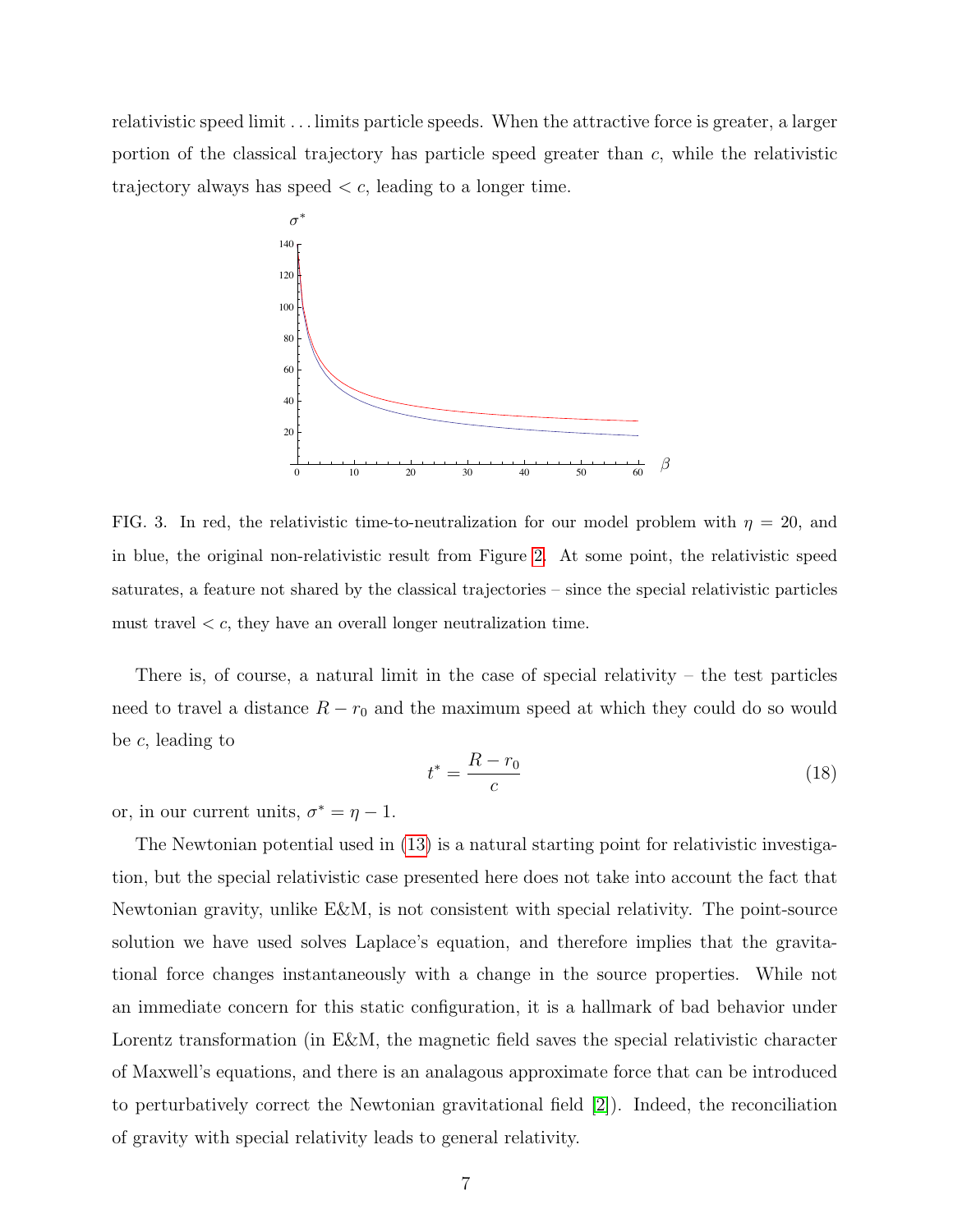#### III. RELATIVISTIC BLACK HOLES

In general relativity (GR), Einstein's equations relate the field of the theory to sources just as Maxwell's equations do for E&M. There are deep structural differences between the two, but the story we tell ourselves: "Sources generate fields" is the same. The field of GR (the target functions, like the potentials V and  $\bf{A}$  of E&M) is the metric of spacetime, and the sources are mass and moving mass (more generally, since mass and energy are equivalent, any form of energy or moving energy). Once Einstein's equations have been solved, the metric influences the motion of test particles, just as once you have solved for V and A, you can find the force on test particles from the Lorentz force law in E&M. The nature of that influence, for gravity, is different, but the end result is a Hamiltonian similar to [\(13\)](#page-5-0), depending in a more complicated way on the location of the test particle. The total energy replacing [\(4\)](#page-3-0) and [\(13\)](#page-5-0) in general relativity, for a massive central body carrying charge  $Q$  (the so-called Reissner-Nordstrom [\[5\]](#page-11-3) solution to Einstein's equation) is:

$$
E = mc^2 \frac{1 - \frac{r_0}{r} + \frac{B}{r^2}}{\sqrt{1 - \frac{r_0}{r} + \frac{B}{r^2} - \frac{r^2/c^2}{1 - \frac{r_0}{r} + \frac{B}{r^2}}}} - \frac{qQ}{4\pi\epsilon_0 r}
$$
  
\n
$$
B \equiv \frac{GQ^2}{4\pi\epsilon_0 c^4}
$$
\n(19)

As a check, you should try expanding the above in  $r$  and verify that you recover [\(13\)](#page-5-0). Notice that we only introduced the Coulomb potential as "additional" energy – the first term in the Hamiltonian is associated with the rest energy, the kinetic energy, and a "new" relativistic energy (reducing to the Newtonian gravitational potential in the appropriate limit).

Now using our usual dimensionless variables, we have:

$$
E = mc^2 \frac{1 - \frac{1}{\rho} + \frac{\bar{\beta}}{4\rho^2}}{\left[1 - \frac{1}{\rho} + \frac{\bar{\beta}}{4\rho^2} - \frac{\rho'^2}{1 - \frac{1}{\rho} + \frac{\bar{\beta}}{4\rho^2}}\right]^{1/2}} - mc^2 \frac{\beta}{2\rho}
$$
\n
$$
\bar{\beta} \equiv \frac{\frac{Q^2}{4\pi\epsilon_0}}{GM^2}.
$$
\n(20)

The new parameter  $\bar{\beta}$  is again a ratio of electrostatic to gravitational forcing, this time with the central body's parameters only. We know that  $Q = N q$ , and if we take  $M = N m$  (i.e. the test particles are precisely the charged particles making up the central body), then we have  $\bar{\beta} = \beta$ , and we can proceed with our usual routine. The resulting time-to-neutralization, as a function of  $\beta$  is shown in green in Figure [4.](#page-8-0)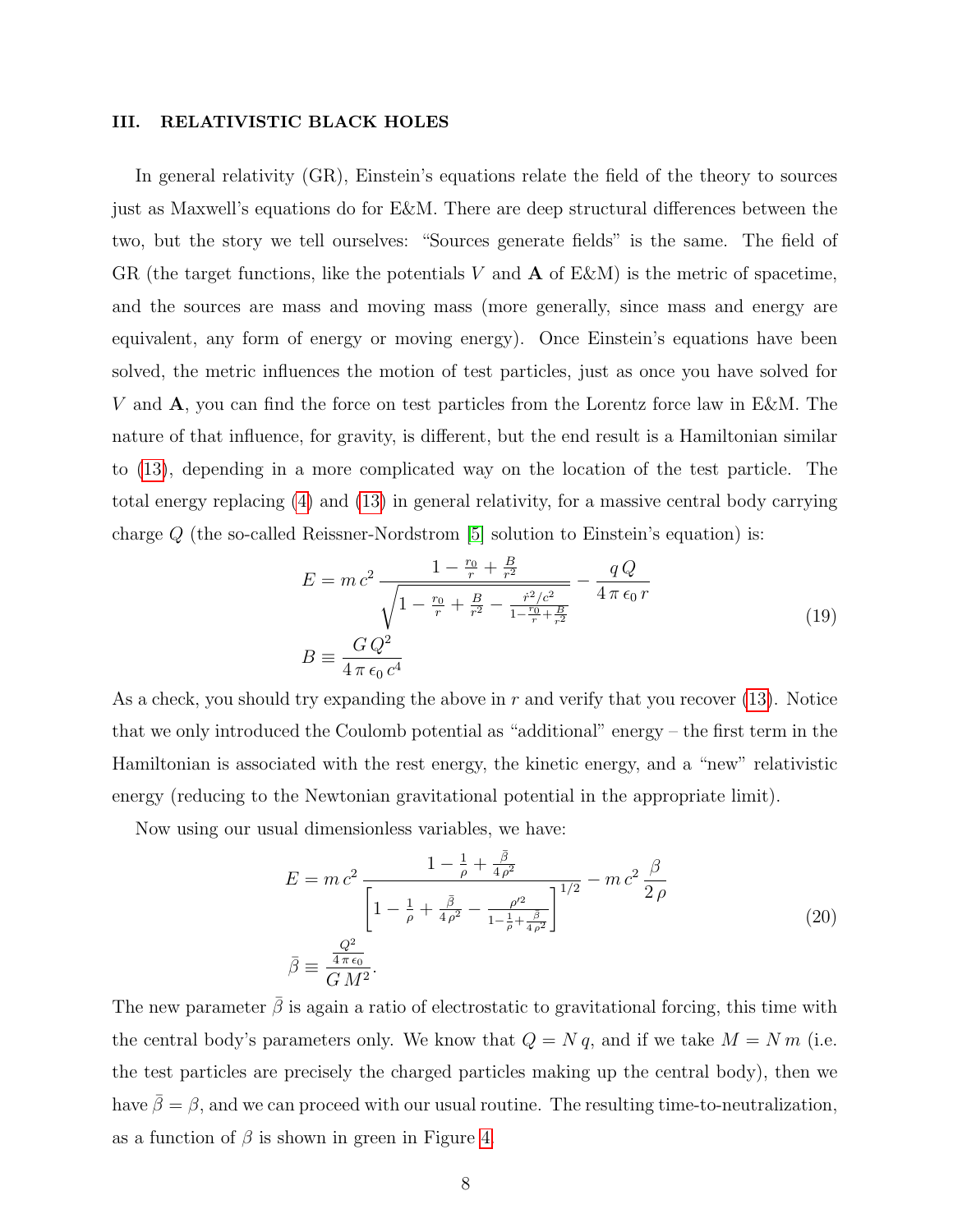

<span id="page-8-0"></span>FIG. 4. In green, the time-to-neutralization for the Reissner-Nordstrom relativistic solution. In red and blue are our previous special relativistic and classical results for comparison.

In order to generate a roughly comparable time-to-neutralization here, we must be careful to define the starting point. In general relativity, the distance between two points (length) is determined by the metric of spacetime, and this metric has different values based on our choice of  $\beta$ . If we insist that the (radial) distance travelled by the test particles be  $\eta_i - \eta_f = 19$  $(\eta_f = 1$  by definition of our problem, and we start the particles at  $\eta_i = 20$ ), then each value of  $\beta$  used to generate Figure [4](#page-8-0) requires a different starting point. In particular, we want  $\ell = 19$ , for:

<span id="page-8-1"></span>
$$
\ell = \int_{1}^{\eta^*} \left[ 1 - \frac{1}{\rho} + \frac{\beta}{4 \rho^2} \right]^{-1/2} d\rho, \tag{21}
$$

where  $\ell$  is the proper length associated with zero temporal separation in the Reissner-Nordstrom spacetime (i.e. a length calculated instantaneously). We can use this equation to determine the label of our starting point,  $\eta^*$ , in the modified spacetime setting [\[11\]](#page-11-4).

## IV. CONCLUSION

We have presented a simple model for the neutralization of a charged central body and carried out both the classical and special relativistic analysis for a variety of charge-to-mass ratios. The time it takes to neutralize a central body using special relativistic dynamics is longer than the corresponding time calculated from Newton's second law since in the relativistic case, particles cannot travel faster than c. In addition, we set up and solved the analogous neutralization problem in general relativity, using the Reissner-Nordstrom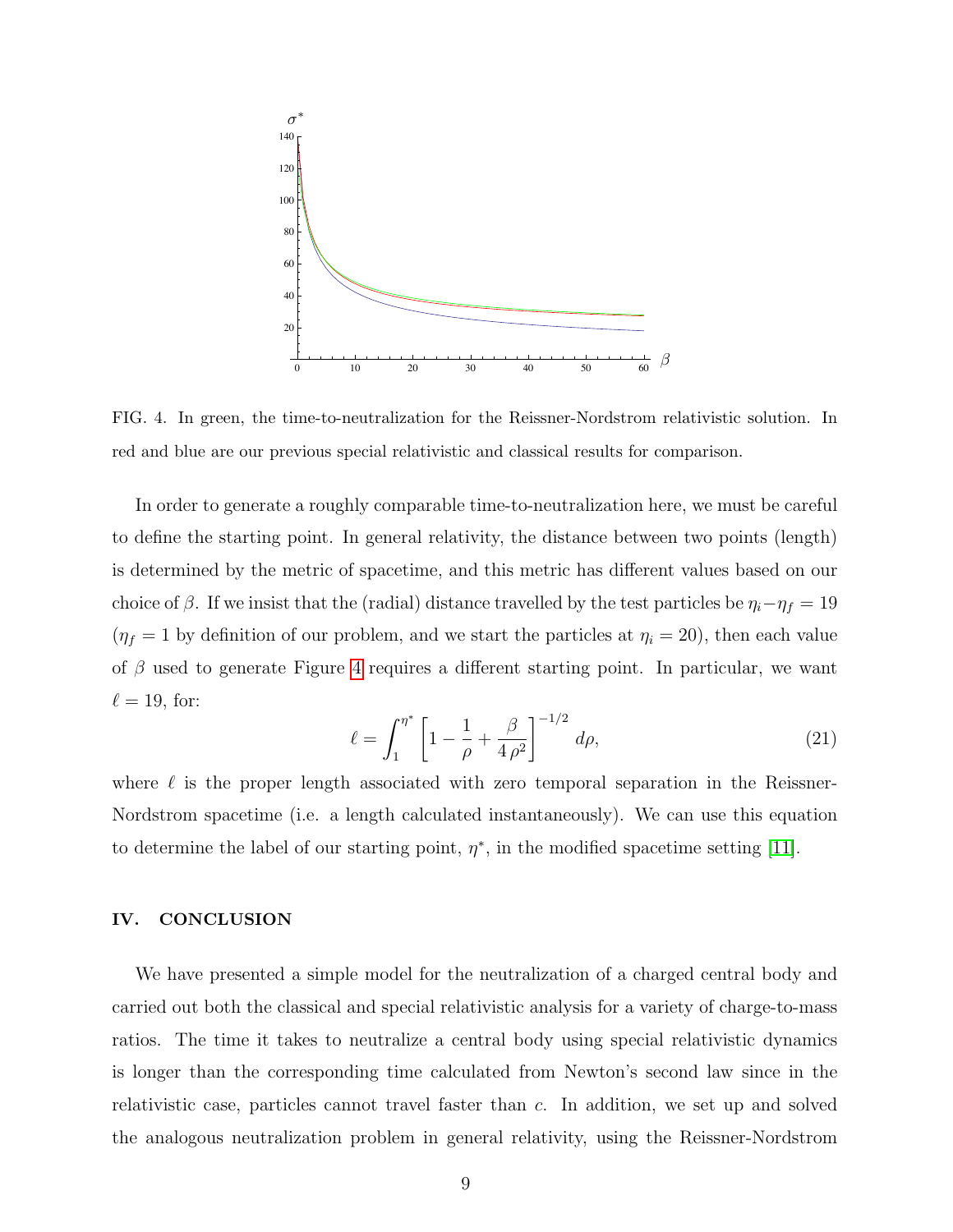metric to generate equations of motion for a charged test particle in that setting. It is interesting that while the general relativity form of the problem involves a variety of new physical ideas, the actual execution of the calculation is remarkably similar to its classical and special relativistic counterparts. As long as our test particles start far away from the central body, the general relativistic limit will match the special relativistic one (the test particles stay away from the strong field region of the spacetime, where interpretation is not straightforward). In our case, starting 20 Schwarzschild radii away led to virtually identical results for special and general relativity.

Our model for neutralization was the simplest available – more sophisticated approaches, like that taken in [\[3\]](#page-11-5) where the change in charge of the central body as the neutralization occurs is considered, provide additional physical insight when the classical and relativistic cases are compared. In addition, we could consider the force associated with the neutralizing sphere itself – that changes what we mean by  $\beta$  in a particular model by introducing the repulsive shell force:  $\frac{1}{2}$  $N q^2$  $\frac{N q^2}{4 \pi \epsilon_0 r^2}$  for each particle [\[6\]](#page-11-6). This exercise, on the classical side, would provide a good introduction to the problem of spherical collapse in general relativity, where that same "self-force" is interesting [\[7,](#page-11-7) [8\]](#page-11-8). Indeed in the general relativistic case, collapse depends on the details of the dust elements falling into the central black hole – the selfgravity of these cannot be ignored, and is an integral part of the study of astrophysically relevant collapse. Even our modest toy problem becomes more involved in the full GR case.

In addition to the above simplifications, where we ignore the interaction of the test particles with each other, we have also left out the interaction of the test particles with themselves. There are electromagnetic radiative corrections that will tend to slow the particle's progress, as energy is lost to the radiation fields. These corrections can be calculated in the classical and relativistic cases using familiar electrodynamics notions (as in Chapter 11 of [\[6\]](#page-11-6)).

In our simplified setting, we can put some relatively concrete bounds on the neutralization time. Taking the special relativistic result, in the large  $\beta$  limit, we know that the minimum possible time is  $\sigma^* = \eta - 1$ , or, with units:

$$
t^* = (\eta - 1) \frac{r_0}{c}.
$$
 (22)

where  $\eta$  is the number of Schwarschild radii away we use as the starting point, and  $r_0$  is the Schwarzschild radius of a neutral black hole [\[12\]](#page-12-0). The minimum time scales like  $\eta$  – we expect  $r_0$  to be a small number – if we take a supermassive black hole with a mass of, say,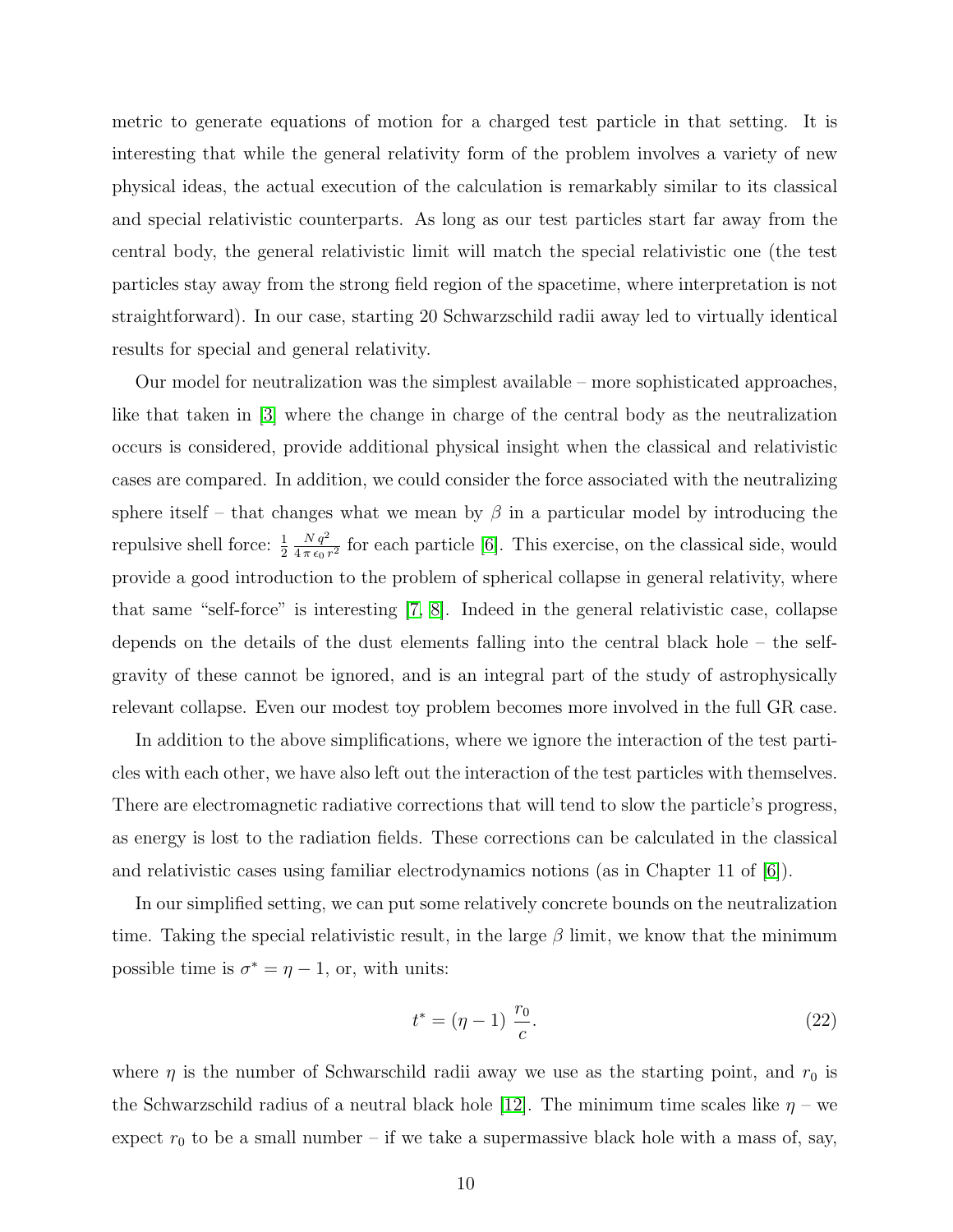$10^6 M_\circ$ , then  $r_0 \sim 10^6$  km and the time it takes for light to travel 20  $r_0$  is about a minute, instantaneous on the timescale of the universe. Of course, the extreme special relativistic limit supposed that  $\beta$  is large, we can imagine much longer times, up to the amount of time it takes for uncharged material to fall radially into the black hole (the  $\beta = 0$  limit).

From our assumption that  $\beta = \bar{\beta}$ , in which the infalling matter is the same as that constituting the central body, we have restricted ourselves, in the general relativistic version of the problem. For the Reisnner-Nordstrom spacetime, we must have  $Q \leq M$  (in units where  $G = c = 1$ , so the maximum value of Q is M, giving  $\beta \leq 1$ , the neutralization is then dominated by the charge-free case. If we relax this requirement, then we can have  $\beta = 1$ , say (for a maximally charged central body), and we are still free to choose  $\beta = \frac{q}{\sqrt{4 \pi \epsilon_0 G_m}}$ taking, for example, the proton leads to  $\beta \sim 10^{18}$ , and that will give near-maximal values for the special relativistic case.

The spherical shell represents a pretty minimal neutralization model – we expect more than just falling straight in from our neutralizing particles. In all of these settings, a more realistic "cloud" of particles with varying initial velocities and positions would lead to a more realistic (and necessarily longer) neutralization time, and these can be computed numerically in all three of the cases studied here. The inclusion of a self-force and calculation of a consistent spacetime for astrophysical black holes requires full GR and is an involved task – our goal here, motivated by the astrophysical observation that macroscopic bodies are neutral, is to provide a simple model that can be studied relatively completely in the classical, special and general relativistic frameworks.

## ACKNOWLEDGMENTS

We thank David Griffiths for his early comments on this work – our anonymous reviewer also provided helpful suggestions.

<span id="page-10-0"></span><sup>[1]</sup> W. Israel, "Dark Stars: The Evolution of an Idea", in Three Hundred Years of Gravitation, edited by S. W. Hawking and W. Israel, Cambridge University Press, 1987.

<span id="page-10-1"></span><sup>[2]</sup> J. Franklin & P. T. Baker, "Lineraized Kerr and Spinning Massive Bodies: An Electrodynamics Analogy", Am. J. Phys. 75 (4), 2007.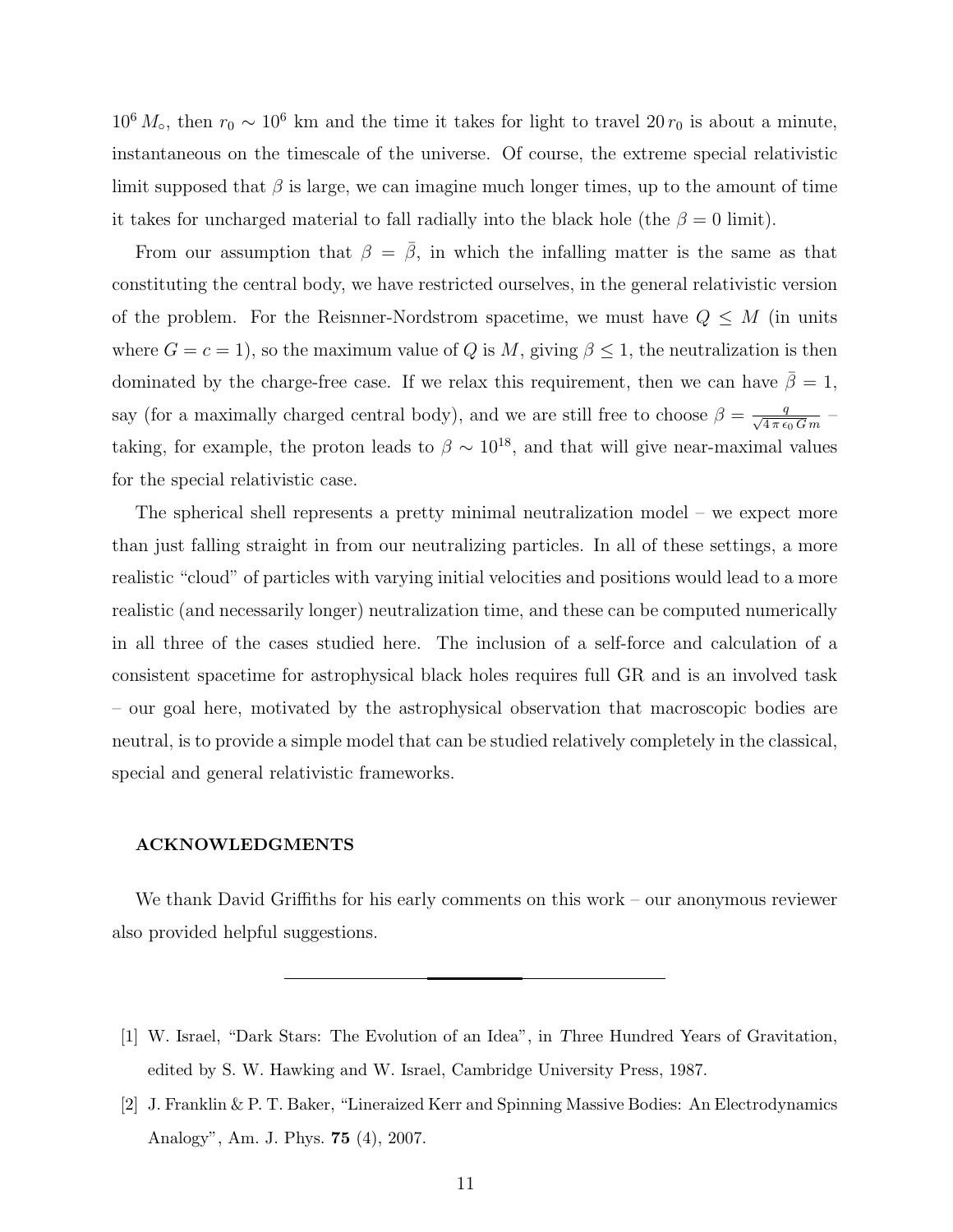- <span id="page-11-5"></span><span id="page-11-0"></span>[3] F. Morton-Park, Charge Neutralization in Black Holes (Reed College Senior Thesis, 2010).
- [4] S. Chandrasekhar, The Mathematical Theory of Black Holes. Oxford University Press, Oxford, 1992.
- <span id="page-11-3"></span>[5] Most texts include a discussion of the Reissner Nordstrom metric, see (in addition to [\[4\]](#page-11-0)) Misner, Charles W. & Kip S. Thorne, John Archibald Wheeler. Gravitation. W. H. Freeman and Company, 1973. Hobson, Efstathiou & Lasenby. *General Relativity: An Introduction for Physicists*. Cambridge University Press, 2006.
	- J. Franklin, Advanced Mechanics and General Relativity. Cambridge University Press, 2010.
- <span id="page-11-6"></span>[6] David J. Griffiths, Introduction to Electrodynamics (Prentice Hall, Upper Saddle River, 1999), 3rd ed.
- <span id="page-11-7"></span>[7] Adler, R. J. & J. D. Bjorken, P. Chen, J. S. Liu, "Simple Analytical Models of Gravitational Collapse", Am. J. Phys. 73 (12), Dec. 2005.
- <span id="page-11-8"></span>[8] Gautreau, Ronald & Jeffrey M. Cohen, "Gravitational Collapse in a Single Coordinate System", Am. J. Phys. 63 (11), Nov. 1995.
- <span id="page-11-1"></span>[9] It ends up being easier to work directly from the second order equations of motion, our numerical work proceeds from the ODE derived by taking a  $\sigma$  derivative of [\(7\)](#page-3-2).
- <span id="page-11-2"></span>[10] This special relativistic form has a solution that can be obtained by quadrature, a special relativistic version of  $(11)$  – but we omit that calculation since, again, the GR problem has no such solution – instead, we adapt the code used to solve the pure classical case. We thank Professor Griffiths for pointing out this exact solution in the special relativistic case.
- <span id="page-11-4"></span>[11] There are a few caveats here, and they are typical of general relativistic calculations. The way we have progressed, writing  $r(t)$ ,  $\dot{r}(t)$  for position and speed, for example, it is easy to forget that in general relativity, just because you label something  $r(t)$  doesn't mean it is  $r(t)$  (i.e. the familiar radial coordinate). In fact, the changes to geometry that even the Schwarzschild solution (the metric associated with a spherically symmetric, neutral massive body) present are profound. While in the  $r \rightarrow \infty$  limit, we recover the Minkowski spacetime, with familiar notions for the coordinates, the lack of local flat-ness presents an interpretive problem. Strictly speaking, we have no business plotting  $\sigma^*$  as a function of  $\beta$  for the general relativistic case on the same axes as the classical and special relativistic results. We can gain intuition in GR by retreating to a viewing platform situated at infinity, or moving in a little from there and